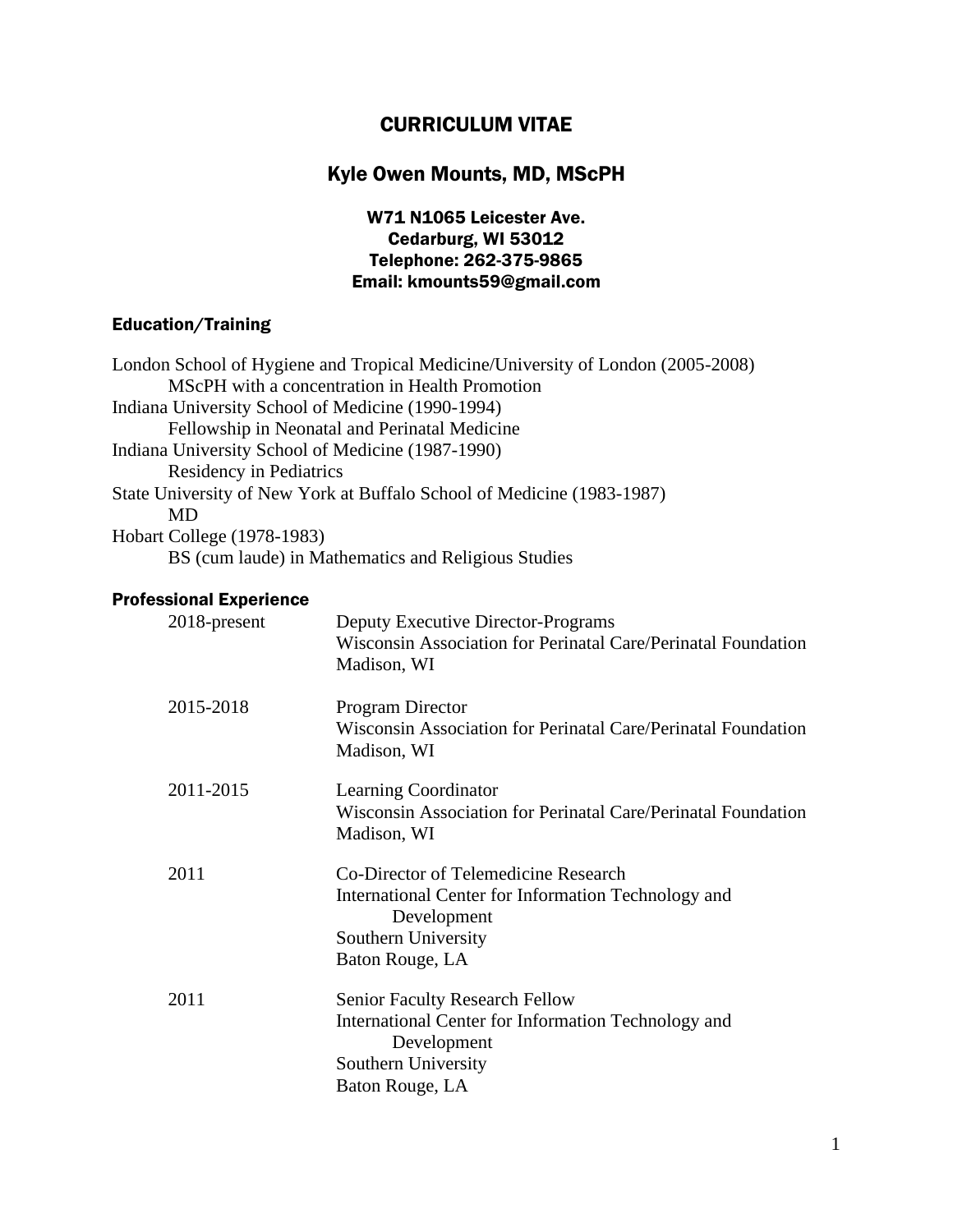| 2009-present | Consultant<br>Cedarburg, WI                                                                 |
|--------------|---------------------------------------------------------------------------------------------|
| 2009-2011    | Faculty affiliate<br>Information and Communication Technology University<br>Baton Rouge, LA |
| 1998-2008    | Neonatologist<br>Newborn Care Physicians of Southeast Wisconsin<br>Milwaukee, WI            |
| 1996-2008    | <b>Assistant Clinical Professor</b><br>University of Wisconsin<br>Madison, WI               |
| 1994-1998    | <b>Assistant Clinical Professor</b><br>Medical College of Wisconsin<br>Milwaukee, WI        |
| 1994-1998    | Neonatologist<br>Aurora Sinai Medical Center<br>Milwaukee, WI                               |

#### Peer-Reviewed Publications

- Hynan MT, Steinberg Z, Baker L, Cicco R, Geller P, Lassen S, Milford C, Mounts K, Patterson C, Saxton S, Segre L, Stuebe A. Recommendations for mental health professionals in the NICU. J Perinatol. 2015 Dec;35 Suppl 1:S14-18.
- Hynan MT, Mounts KO, Vanderbilt DL. Screening parents of high-risk infants for emotional distress: rationale and recommendations. J Perinatol. 2013;33(10):748-753.
- Pridham K, Brown R, Bamberger JM, Wells J, Greer F, Mounts K. Graphical exploration of dimensions of preterm infant growth in weight in association with biological, nutritional, and energy expenditure conditions. Biol Res Nurs. 2011;13(3):260-273.
- Baisch MJ, Carey LK, Conway AE, Mounts KO. Perinatal depression: a health marketing campaign to improve screening. Nurs Women Health. 2010;14(1):20-33.
- Mounts KO. Screening for maternal depression in the neonatal ICU. Clin Perinatol. 2009;36(1):137-52.
- Chaudron LH, Szilagyi PG, Campbell AT, Mounts KO, McInerny TK. Legal and ethical considerations: risks and benefits of postpartum depression screening at well-child visits. Pediatrics. 2007;119(1):123-8.
- Wilen J, Mounts KO. Women with depression—"You can't tell by looking."<sup>TM</sup> Matern Child Health J. 2006;10(5 Suppl):183-7.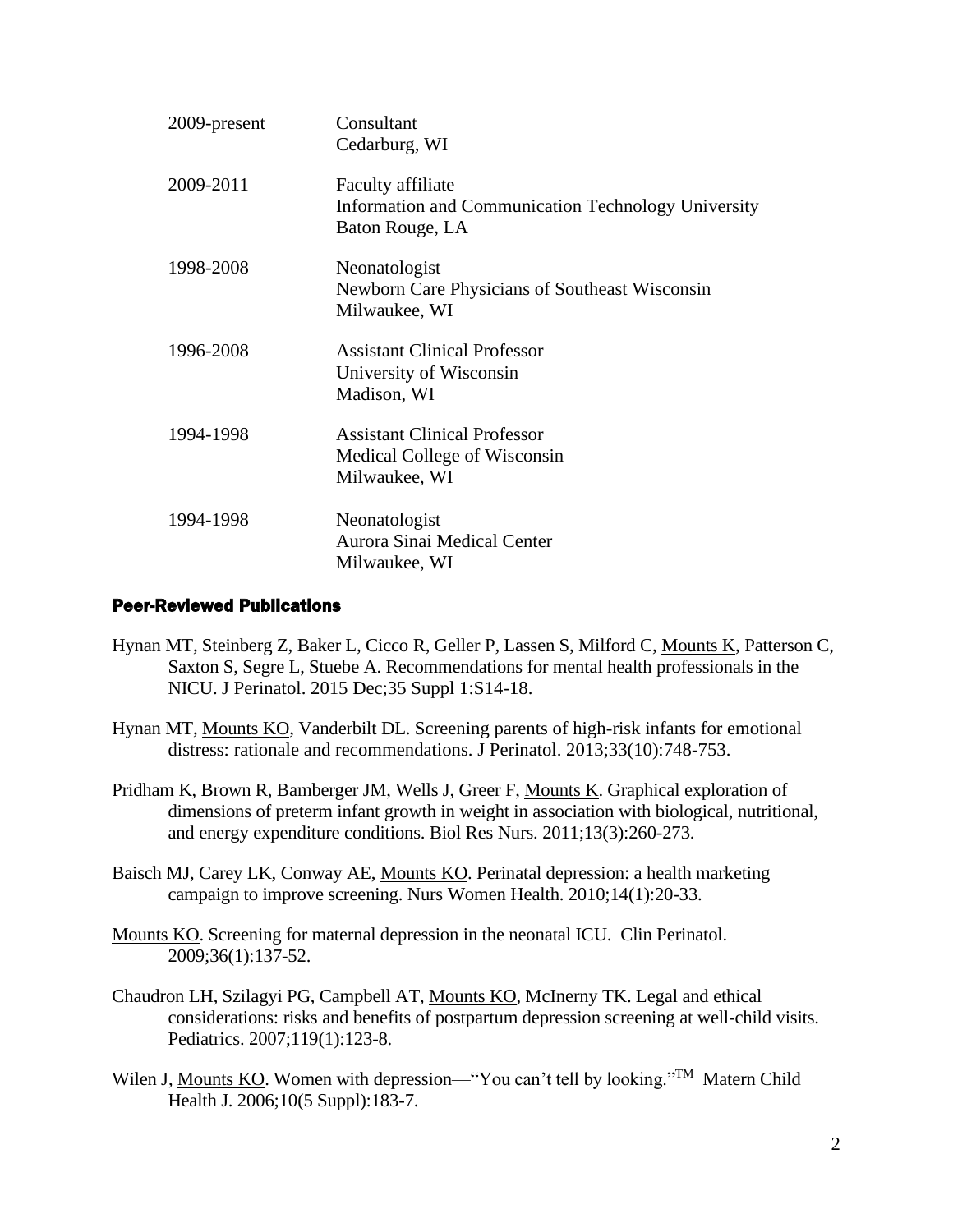- VanMullem C, Conway AE, Mounts K, Weber D, Browning CA. Regionalization of perinatal care in Wisconsin: A changing health care environment. WMJ. 2004;103(5):35-38.
- Mounts KO, Worrell MB, Boyle DW. Collateral arterial blood supply to the pregnant uterus in the sheep. J Anat. 1995;187(3):191-196.
- Means LJ, Hanson WL, Mounts KO, Wagner WW, Jr. Pulmonary capillary recruitment in neonatal lambs. Ped Res. 1993;34(5):596-599.
- Mounts KO, Ensing, GJ, Engle WA, Lemons JA. Patent ductus arteriosus in neonates. Ind Med. 1993;86(4):318-324.

### Published Abstracts

- Boyle DW, Yoder MC, Mounts KO, Liechty EA. Ovine fetal cardiovascular adaptations to prolonged reduction in uterine blood flow. Ped Res. 1993;33:338A.
- Mounts KO, Godbey P, Hanger CC, Wagner WW, Jr. Capillary transit time in the pulmonary microcirculation of neonatal lambs. Ped Res. 1993;33:44A.
- Yoder MC, Mounts KO, Liechty EA, Boyle DW. Ovine fetal cardiovascular adaptations to prolonged reduction in uterine blood flow. Clin Res. 1992;40:679A.

### Other Publication

Depression Screening for New Fathers. Position Paper for the National Perinatal Association. [http://www.nationalperinatal.org/resources/Documents/Position%20Papers/Depression%20Sc](http://www.nationalperinatal.org/resources/Documents/Position%20Papers/Depression%20Screening%20for%20New%20Fathers%20pdf.pdf) [reening%20for%20New%20Fathers%20pdf.pdf](http://www.nationalperinatal.org/resources/Documents/Position%20Papers/Depression%20Screening%20for%20New%20Fathers%20pdf.pdf)

#### Presented Abstracts

- Fassbinder Brummel E, Conway AE, Mounts KO. *Madre, hay esperanza*® CD: An effective postpartum depression health communication tool for Latina women. Oral presentation at the American Public Health Association Conference in San Francisco, CA, in October 2012.
- Mounts KO, Miner LE, Mbarika VWA. Relationship between information and communication technologies development and infant mortality. Oral presentation at the American Public Health Association Conference in Washington, DC, in October 2011.
- Mounts KO, Ngange K, Miner LE. Relationship between neonatal and infant mortality and mass media exposure in Sub-Saharan Africa. Poster presentation at the American Public Health Association Conference in Washington, DC, in October 2011.
- Norris C, Jones C, Mounts K. The effects of social relationships on health disparities. Oral presentation at the Health, Wellness & Society International Conference in Berkeley, CA, in January 2011.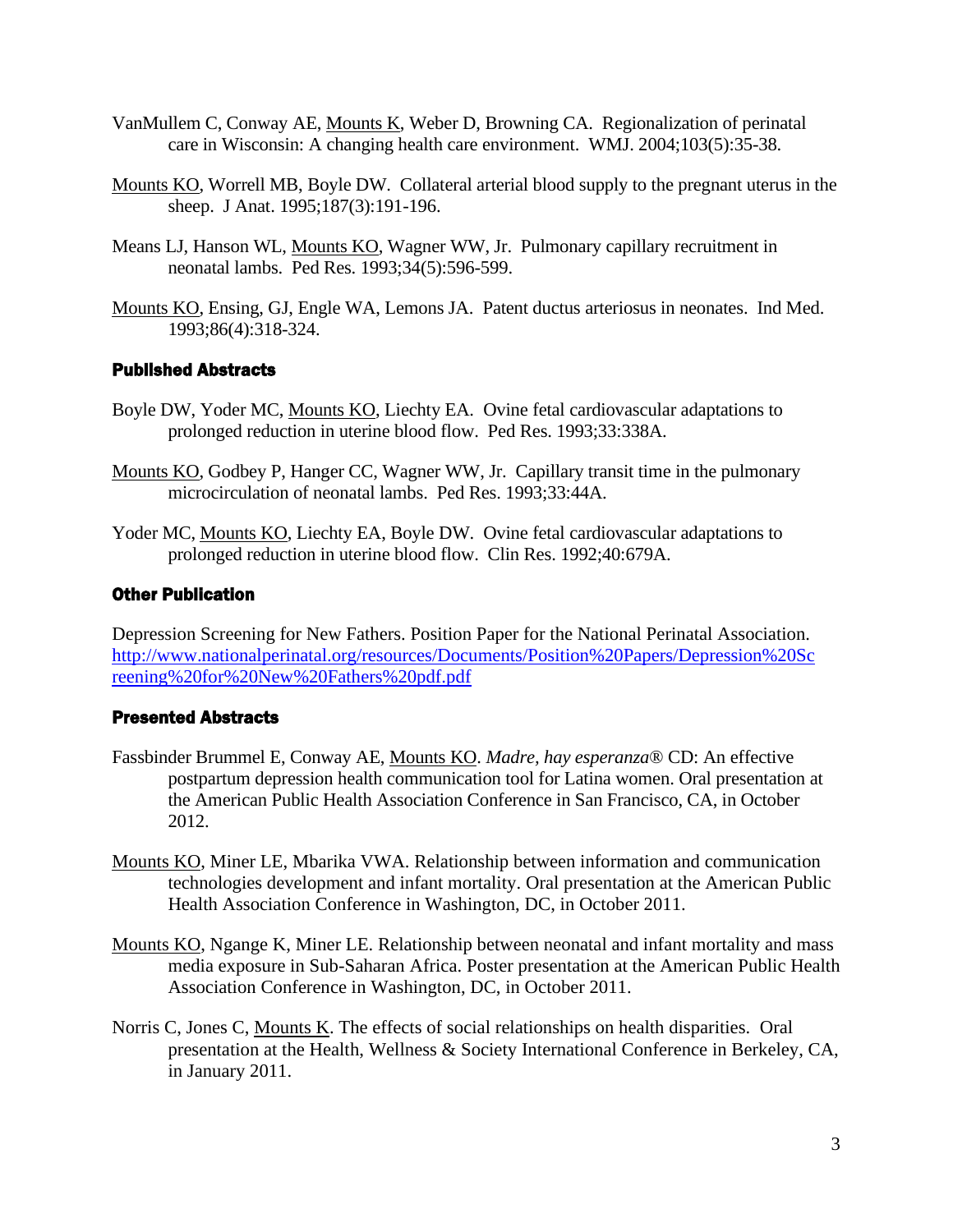- Mounts K, Miner L, Mbarika V. Relationship between information and communication technologies and infant mortality in Sub-Saharan Africa. Poster presentation at the American Public Health Association Conference in Denver, CO, in November 2010.
- Mounts KO, Kerrigan MM Weinfurter AM. Postpartum depression screening in the NICU. Poster presentations at the Pediatric Academic Society's annual conference in Honolulu, HI, in May 2008 and at the Marcé Society's Conference in Sydney, Australia in September 2008.
- Mounts KO, Worrell MB, Boyle DW. Collateral arterial blood supply to the pregnant uterus in the sheep. The FASEB Journal 7:A783, 1993. Poster presentation at Experimental Biology, April 1, 1993.
- Mounts KO, Means LJ, Hanson WL, Wagner WW, Jr. Capillary recruitment in the pulmonary microcirculation of lambs. Pediatric Research 31:317A, 1992. Oral presentation at the Midwest Society for Pediatric Research, November 6, 1991 and the Society for Pediatric Research, May 7, 1992.

#### Invited Presentations

- 2019 "Just Say Know (and Do): A model of comprehensive care," 2019 Opioid Symposium, Green Bay, WI
- 2019 "Bridging the Gap: Quality Improvement in Perinatal Public Health," 2019 Annual Public Health Conference, Wisconsin Dells, WI
- 2018 "Drug-Exposed Pregnancies," Battling Substance Abuse Red Cliff Family and Human Services Conference, Red Cliff, WI
- 2017 "A Blueprint for Action: Care for Pregnant Women with Opioid Use Disorder," HOPE Consortium Conference, Lac du Flambeau, WI
- 2017 "Worried About You: The Effects of Opioids on Fetal, Infant, and Child Development," HOPE Consortium Conference, Lac du Flambeau, WI
- 2017 "The Impact of Methamphetamine on Fetal Development and Newborn Behavior," Northwoods Coalition Methamphetamine Summit, Trego, WI
- 2017 "Perinatal Substance Abuse: What Child Welfare Professionals Need to Know," NEW Partnership for Children and Families Training, Black River Falls, WI; Rice Lake, WI; Appleton, WI
- 2016 "Perinatal Substance Abuse: What Child Welfare Professionals Need to Know," NEW Partnership for Children and Families Training, Pewaukee, WI; Madison, WI
- 2016 "Accelerating Improvement Across the Continuum: Antibiotic Stewardship for Newborns and Treating Hypertension in Pregnancy and Postpartum—What's the connection?" Wisconsin Association for Perinatal Care Regional Forum, Green Bay, WI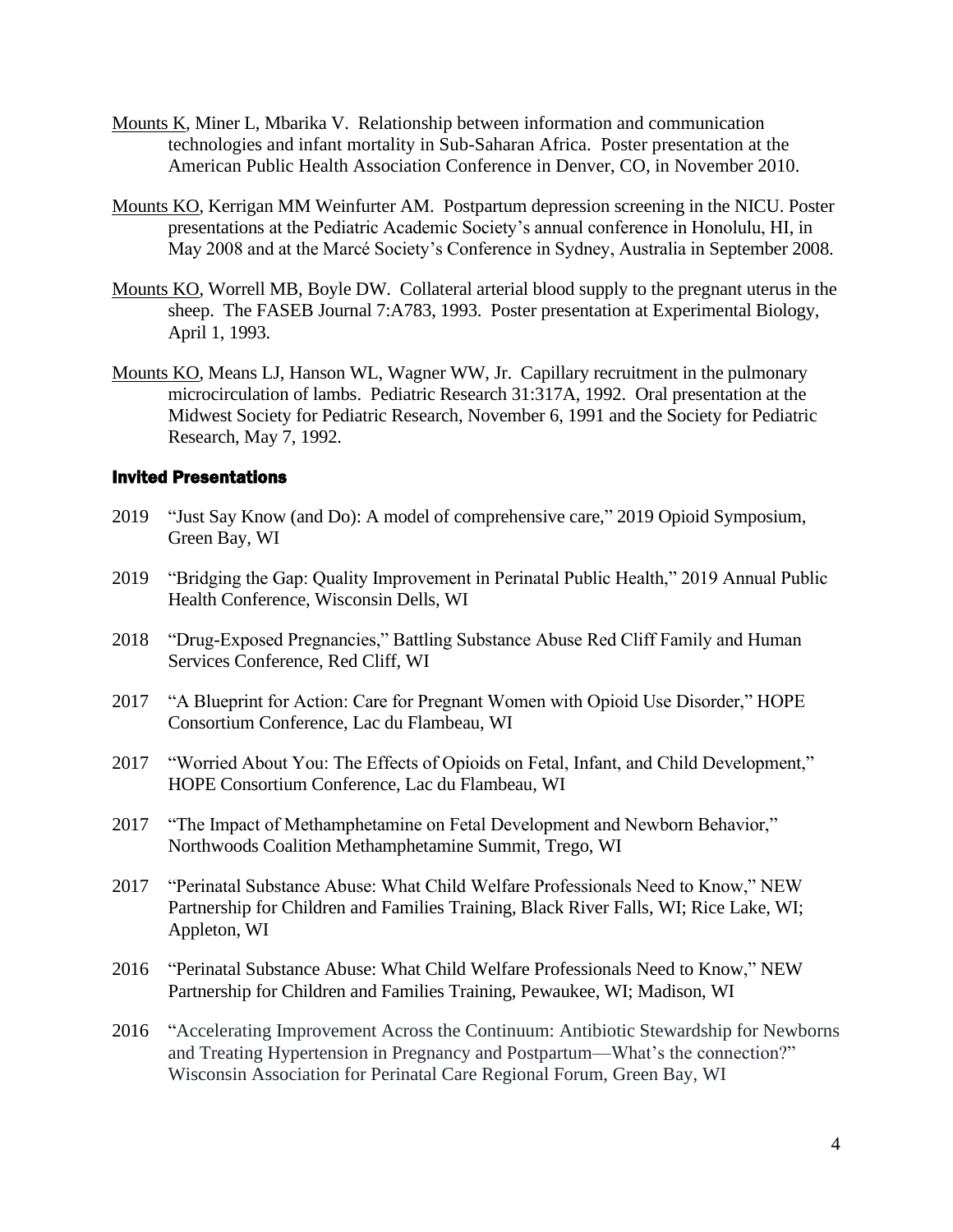- 2015 "Postnatal Care Needs of Infants Affected by Maternal Opioids," NEW Partnership for Children and Families Training, Green Bay, WI; Stevens Point, WI
- 2015 "Hypertension in the Perinatal Period: Improving Quality of Care, Preventing Crisis," Wisconsin Association for Perinatal Care Regional Forums, Wausau, WI; Dodgeville, WI; Ashland, WI
- 2014 "Improving Care for Women and Infants Affected by Opioids," Wisconsin Association for Perinatal Care Regional Forums, Ashland, WI; La Crosse, WI; Oshkosh, WI
- 2014 "Guidelines for the Responsible Utilization of Neonatal Intensive Care," Wisconsin Association for Perinatal Care Annual Conference, Wisconsin Dells, WI
- 2013 "Perinatal Weight Management—Opportunities for a Lifetime," Wisconsin Association for Perinatal Care Regional Forum, Green Bay, WI
- 2012 "Coming to Term—Promoting Delivery after 39 Weeks," Wisconsin Association for Perinatal Care Regional Forum, Park Falls, WI
- 2010 "Tele-Neonatology in Sub-Saharan Africa," ICT4Africa International Conference, Yaoundé, Cameroon
- 2008 "Recognizing Postpartum Depression: A Guide for Healthcare Providers," Prohealth Conference, Oconomowoc, WI
- 2008 "Management of the Infant with Neonatal Abstinence Syndrome," Prohealth Conference, Oconomowoc, WI
- 2007 "Postpartum Depression Screening in the NICU," Neonatal Conference, St. Joseph's Hospital, Marshfield, WI
- 2007 "Pre-Term Infants in Plain Sight," Neonatal Conference, St. Joseph's Hospital, Marshfield, WI
- 2006 "Infant Mortality: Stats and Strategies," Children's Hospital of Wisconsin, Milwaukee, WI
- 2006 "Shades of Blue: Postpartum Depression," St. Joseph's Perinatal Progress Conference, Milwaukee, WI
- 2006 "Postpartum Depression," Mercy Hospital Grand Rounds, Chicago, IL
- 2006 "Screening for Postpartum Depression: A Presentation for Home Visitors," Milwaukee, WI
- 2006 "Putting the Pieces Together: A Look at Prematurity," Wisconsin March of Dimes Annual Conference, Sheboygan, WI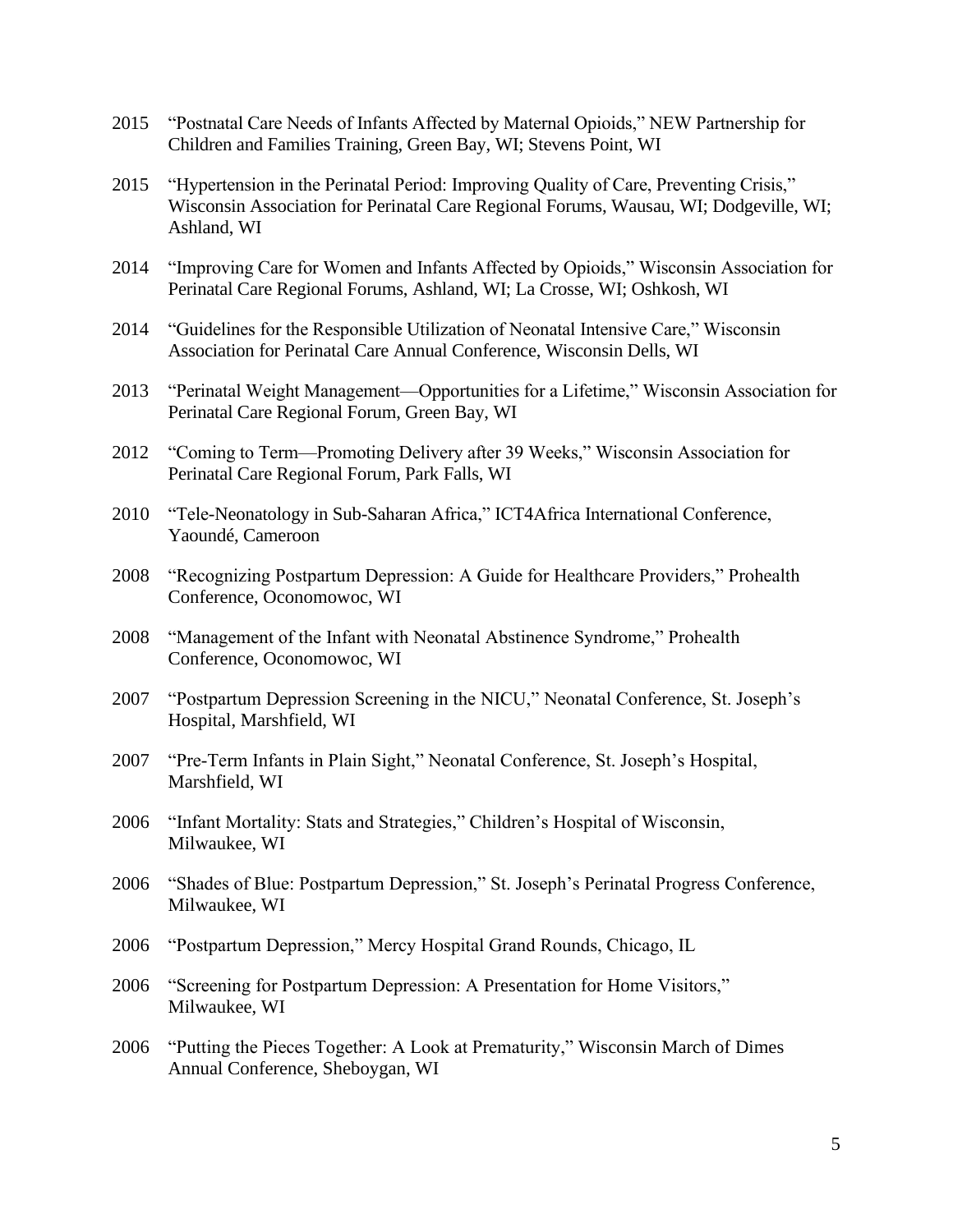- 2006 "Through Blue Eyes: How Postpartum Depression Affects the Infant," Wisconsin Chapter of the National Association of Social Workers Annual Conference, Wisconsin Dells, WI
- 2005 "Pebbles in a Pond: The Wisconsin Experience," Postpartum Support International Annual Conference, San Jose, CA
- 2005 "Infant Mortality: One Year Later," Grand Rounds at 3 hospitals, Milwaukee, WI
- 2005 "Redirecting Regionalized Perinatal Care in Wisconsin: An Invitation to Take Action," Wisconsin Association for Perinatal Care Conference on Regionalization, Oconomowoc, WI
- 2004 "Perinatal Mood Disorders: An Overview of Best Practices," Wisconsin Association for Perinatal Care Regional Forums at 7 sites around Wisconsin
- 2004 "Infant Mortality in Milwaukee: A Crisis," Grand Rounds at 3 hospitals, Milwaukee, WI
- 2003 "Intrauterine Growth Restriction," St. Joseph's Pediatric Progress Conference, Milwaukee, WI
- 2002 "Nosocomial Infections in the NICU: What's Bugging You?" Wisconsin Association for Perinatal Care Annual Conference, Appleton, WI
- 2001 "NICU Babies in the Community," Wisconsin Association for Perinatal Care Regional Forums at 7 sites in Wisconsin
- 2000 "Nosocomial Infections in the NICU: What's Bugging You?" St. Joseph's Pediatric Progress Conference, Milwaukee, WI

#### **Grants**

- Project Team (Program Director), Supplemental funding for *Strengthening the Wisconsin Perinatal Quality Collaborative and Improving Outcomes for Women and Infants Affected by Opioids.* Submitted to the Centers for Disease Control and Prevention on June 17, 2019. Approved and funded.
- Project Team (Program Director), *Strengthening the Wisconsin Perinatal Quality Collaborative and Improving Outcomes for Women and Infants Affected by Opioids.* Submitted to the Centers for Disease Control and Prevention on April 21, 2017. Approved and funded.
- Project Team, *Wisconsin Perinatal Quality Collaborative*. Submitted to the Wisconsin Department of Health Services on February 20, 2015. Approved and funded.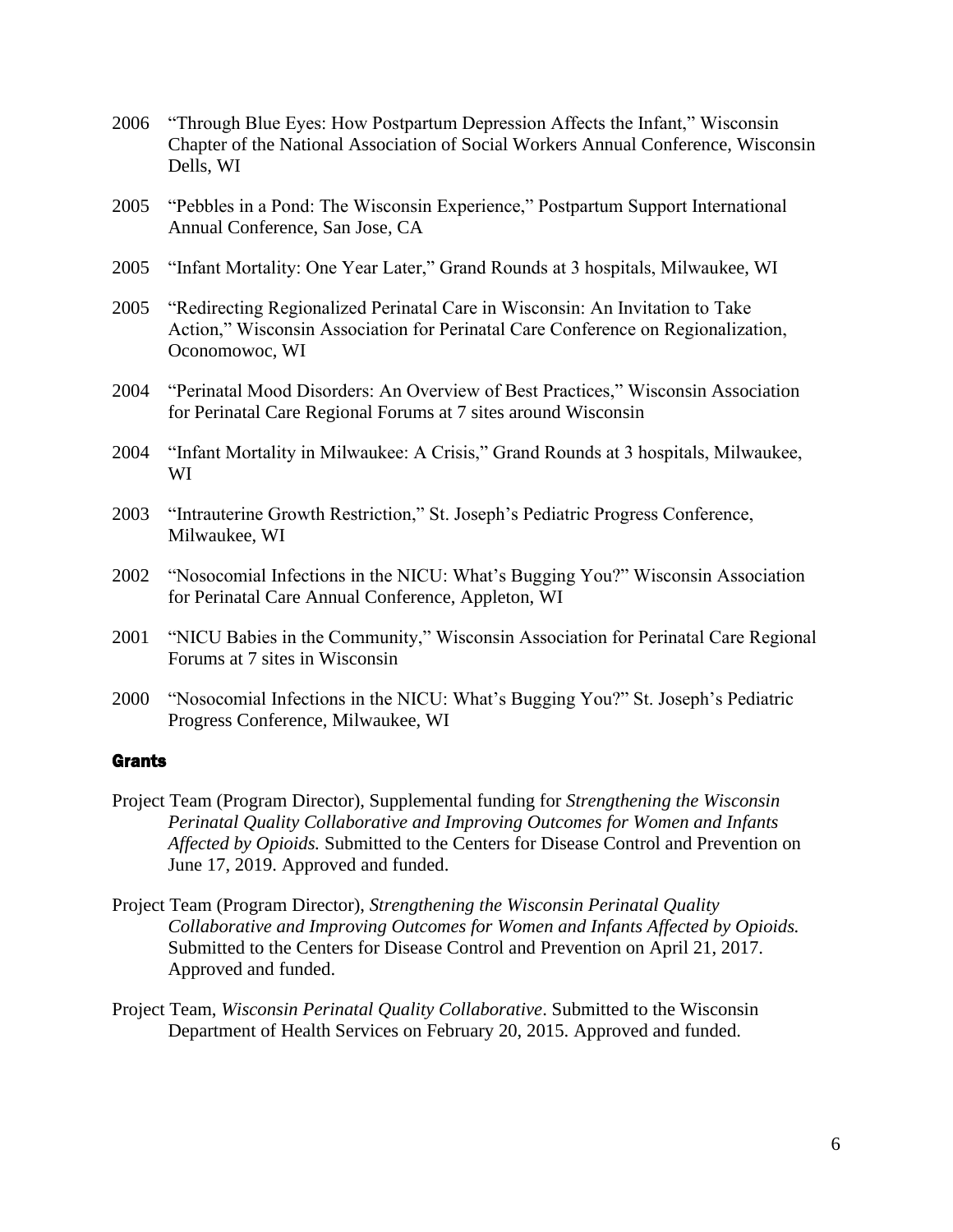- Project Team Staff, *Perinatal Weight Management Strategies for Providers and Patients.* Submitted to the Office of the Assistant Secretary of Health on February 28, 2014. Approved, but not funded.
- Project Team Member, *Promoting 39 Weeks Gestation: Practices and Quality Improvement Strategies*. Submitted to the March of Dimes on March 23, 2012. Not funded.
- Research Team Member, *Social Drivers of Tele-Neonatology in Louisiana*. Submitted to the National Institutes of Health in June 2011. Not funded.
- Research Team Member, *Enhancing Patient Compliance for Gestational Diabetes Management in Rural Louisiana using a Mobile Information Technology Intervention*. Submitted to the Department of Health and Human Services, Centers for Medicare and Medicaid Services on June 21, 2011. Not funded.
- Planning Team Member, *Moving from Oral Traditions to Digitizing Information on Africa's Traditional Medicinal Herbs*. Submitted to the National Institutes of Health in June 2011. Not funded.
- Project Manager, *Information Technology and Healthcare Education in the Fight against Pre- and Postnatal Problems in Cameroon.* Submitted to USAid on April 29, 2011. Not funded.
- Research Team Member, *Enhancing Patient Compliance in Rural Louisiana using a Mobile Information Technology Intervention*. Submitted to the Department of Health and Human Services, Centers for Medicare and Medicaid Services on June 24, 2010. Not funded.
- Research Team Member, *Project REACT: Social Strategies to Promote Resources, Education, Awareness, and Clinical Trials (REACT)*. Submitted to the National Institutes of Health on December 9, 2009. Not funded.
- Research Team Member, *Social Drivers of Tele-Neonatology in Rural Settings*. Submitted to the National Science Foundation on December 7, 2009. Not funded.

#### Professional Memberships

American Academy of Pediatrics (1987-2008) American Public Health Association (2005-present) National Perinatal Association (2001-2006; 2014-2015) Wisconsin Association for Perinatal Care (1996-present) Wisconsin Chapter, American Academy of Pediatrics (1994-2008)

#### Professional Service

**Ad hoc reviewer for the following journals:** Bulletin of the World Health Organization Journal of Nursing and Care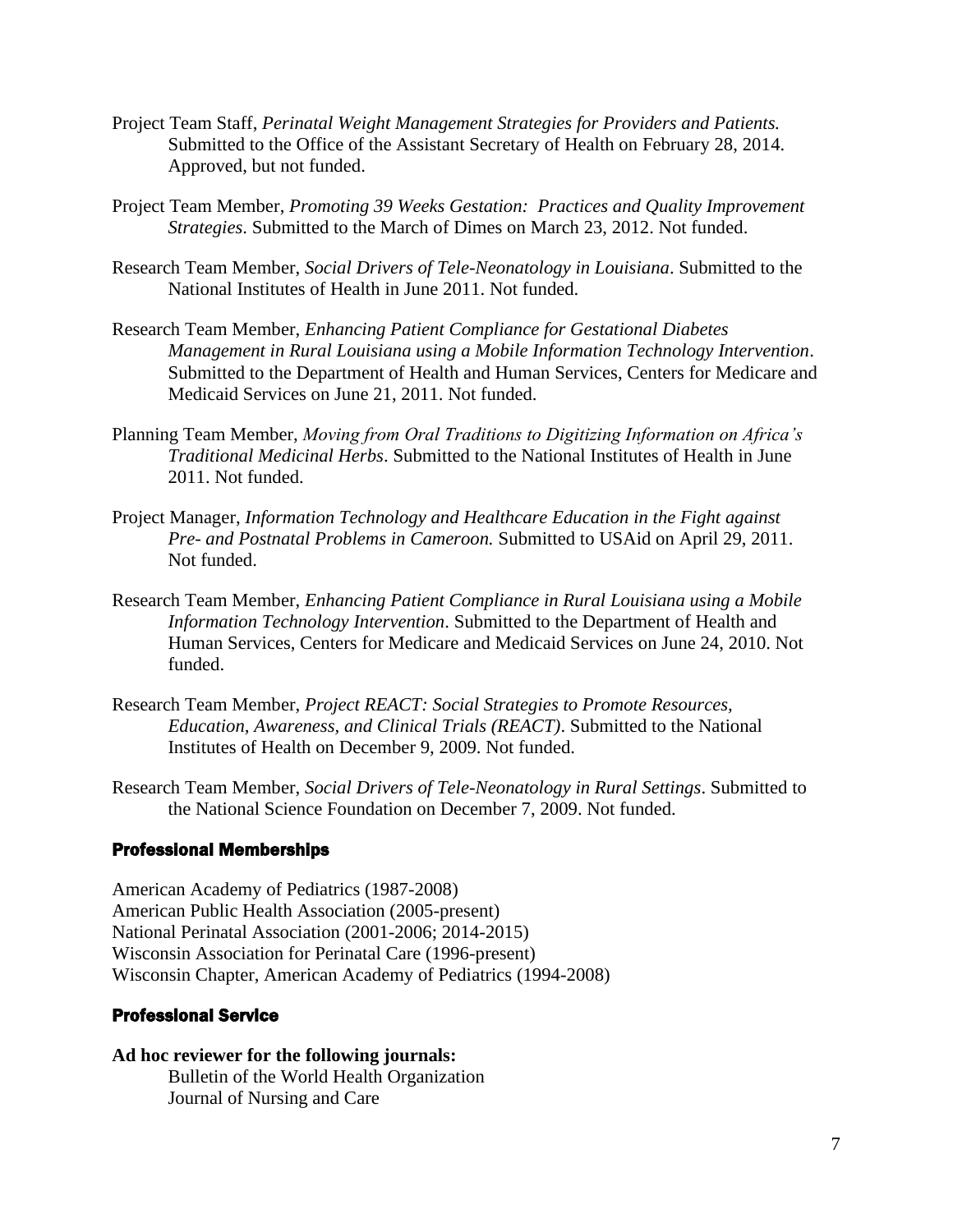Maternal and Child Health Journal Pediatrics International Preventive Medicine Reports Scandinavian Journal of Public Health

#### **Organization involvement:**

American Public Health Association Reviewer, conference abstracts (2010 to present)

Aurora Sinai Medical Center Chairman, Perinatal Outreach Services Committee (1994-1997) Medical Director, Neonatal Transport (1997-1998)

March of Dimes (Wisconsin Chapter) Co-chair, Conference Planning Committee (2006) Member, Program Services Committee (2004-2006)

Milwaukee Fetal and Infant Mortality Review Member, Review Team (2003-2008, 2019)

National Perinatal Association Reviewer, conference abstracts (2010-present)

Perinatal Foundation Board member (2006-2008) Member, Program Committee (2002-2008)

Wisconsin Association for Perinatal Care President (2004-2005) Secretary (2002-2003) Member, Annual Conference Planning Committee (1998-2008) Member, Infant and Family Committee (1996-2011) Member, Levels of Care Review Team (2007-2009) Member, Tertiary Care Committee (1997-2011) Recognition awards (1999, 2002)

Wisconsin Chapter, American Academy of Pediatrics Chair, Committee on Fetus and Newborn (2005-2008) Co-Chair, Conference Planning Committee (2006)

Maternal Mortality Review Team Member, 2018-present

## International Activities

October 2006 Thailand – gave presentations on neonatal resuscitation and the Apgar score, newborn physical examination, and hyperbilirubinemia to Burmese refugee lay health workers near Mae Hong Son